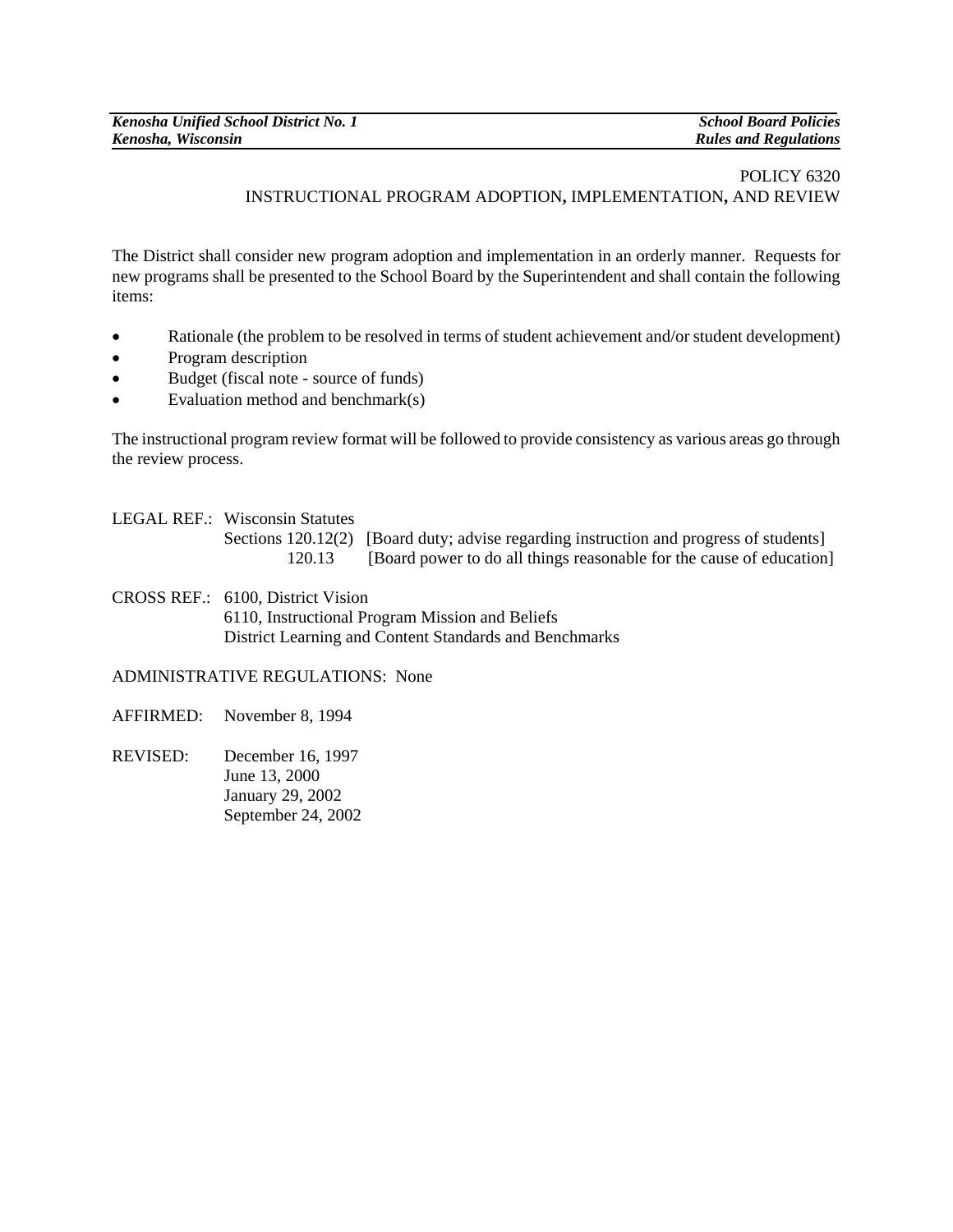## RULE 6320 PROCEDURES FOR INSTRUCTIONAL PROGRAM ADOPTION AND IMPLEMENTATION

All requests shall be first referred to the Superintendent of Schools and then presented to the School Board as an agenda item with the recommendation of the Superintendent of Schools. The program if approved by the School Board, shall be implemented in accordance with prevailing School Board policies and standards and benchmarks of the District. Programs shall become a part of the District's Instructional Program Review Cycle, Rule 6320A. If the program is found to be ineffective in its program purposes, it shall be terminated upon recommendation of the Superintendent of Schools and approval of the School Board. Program reviews will include narrative information outlining what has been reviewed, how it was assessed, what types of data were collected, and how they were analyzed. The format will be as follows:

Executive Summary **Mission** Goals Historical Perspective Program Components Findings/Participation/Student Growth – "Success Indicators" Budget Program Plan Administrative Recommendations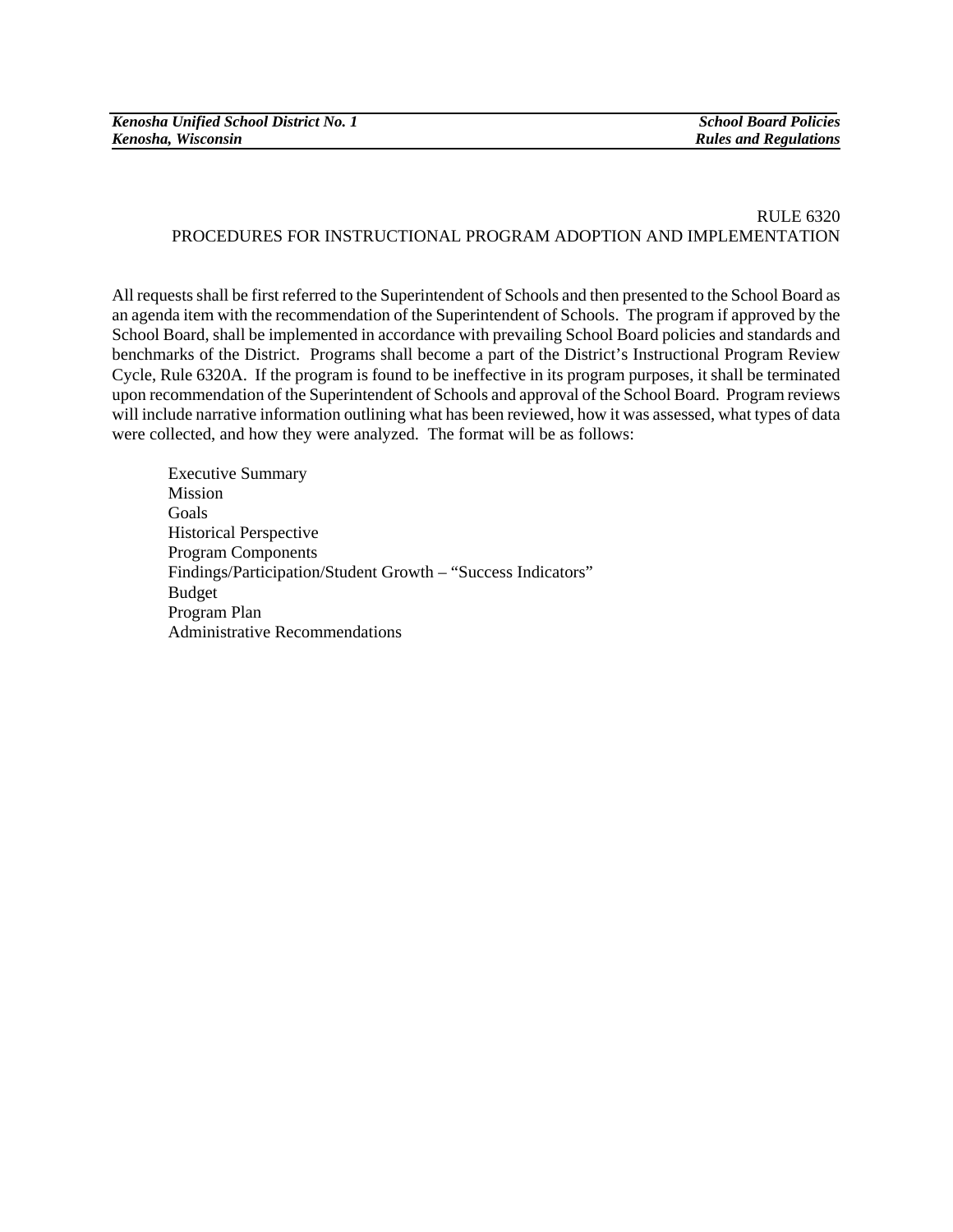## *Rules and Regulations*

RULE 6320A

| <b>Instructional Program Review Cycle</b> |                                                                                      |                                                                                                        |                                                                         |                                                                                                   |
|-------------------------------------------|--------------------------------------------------------------------------------------|--------------------------------------------------------------------------------------------------------|-------------------------------------------------------------------------|---------------------------------------------------------------------------------------------------|
|                                           | $K-8$<br><b>Instruction</b>                                                          | <b>Instruction</b>                                                                                     | $9-12$<br>Instruction**                                                 | <b>Special</b><br>Projects*                                                                       |
| $2001 - 2002$                             | <b>Head Start</b><br>٠<br>$P-5$                                                      | Talent<br>$\bullet$<br>Development                                                                     | Advanced<br>$\bullet$<br>Placement<br><b>Youth Options</b><br>$\bullet$ | Instructional<br>$\bullet$<br>Technology<br>Management<br>Audit<br>Bridges/AIS<br>$\bullet$       |
| $2002 - 2003$                             | Middle School<br>$\bullet$<br>Report<br>English<br>$\bullet$<br>Language<br>Learners | Closing the<br>$\bullet$<br>Gap                                                                        |                                                                         | Library Media<br>$\bullet$                                                                        |
| $2003 - 2004$                             | Title 1<br>$\bullet$<br>Student<br>Support                                           | Math $K-12$<br>$\bullet$<br>Physical<br>$\bullet$<br><b>Education K-</b><br>12                         | School to<br>$\bullet$<br>Career K-12                                   | <b>SAGE</b><br>$\bullet$                                                                          |
| $2004 - 2005$                             | Special<br>$\bullet$<br>Education                                                    | Science K-12<br>$\bullet$                                                                              | <b>High School</b><br>$\bullet$<br>Report                               | <b>After School</b><br>$\bullet$<br>Programs                                                      |
| $2005 - 2006$                             | Elementary<br>$\bullet$<br>School Report                                             | Reading K-5<br>$\bullet$<br>Athletics and<br>$\bullet$<br>Activities                                   |                                                                         | Staff<br>$\bullet$<br>Development                                                                 |
| $2006 - 2007$                             | <b>Head Start</b><br>$\bullet$<br>$P-5$                                              | Talent<br>$\bullet$<br>Development<br><b>Social Studies</b><br>$\bullet$<br>$K-12$                     | Advanced<br>$\bullet$<br>Placement<br><b>Youth Options</b><br>$\bullet$ | Instructional<br>$\bullet$<br>Technology<br>Learning<br>Effectiveness<br>Bridges/AIS<br>$\bullet$ |
| $2007 - 2008$                             | Middle School<br>$\bullet$<br>Report<br>English<br>٠<br>Language<br>Learners         | Closing the<br>$\bullet$<br>Gap                                                                        |                                                                         | Library Media<br>$\bullet$                                                                        |
| $2008 - 2009$                             | Title 1<br>Student<br>Support                                                        | English/<br>٠<br>Language Arts<br>$6 - 12$<br>Music $K-12$<br>٠<br>Physical<br>٠<br>Education K-<br>12 | School to<br>$\bullet$<br>Career K-12                                   | <b>SAGE</b><br>$\bullet$                                                                          |
| $2009 - 2010$                             | Special<br>$\bullet$<br>Education                                                    | Foreign<br>$\bullet$<br>Language 6-<br>12<br>Health K-12<br>Art $K-12$                                 | <b>High School</b><br>$\bullet$<br>Report                               | After School<br>$\bullet$<br>Programs                                                             |

Notes:

Italics indicate curricular areas with textbook adoptions; timing corresponds to the Curriculum Evaluation and Renewal Cycle.

\* Special Projects would provide an annual Summer School Report and Charter School Reviews would occur in their renewal year.

\*\* 9-12 Instruction in cooperation with the Office of Educational Accountability would provide an annual